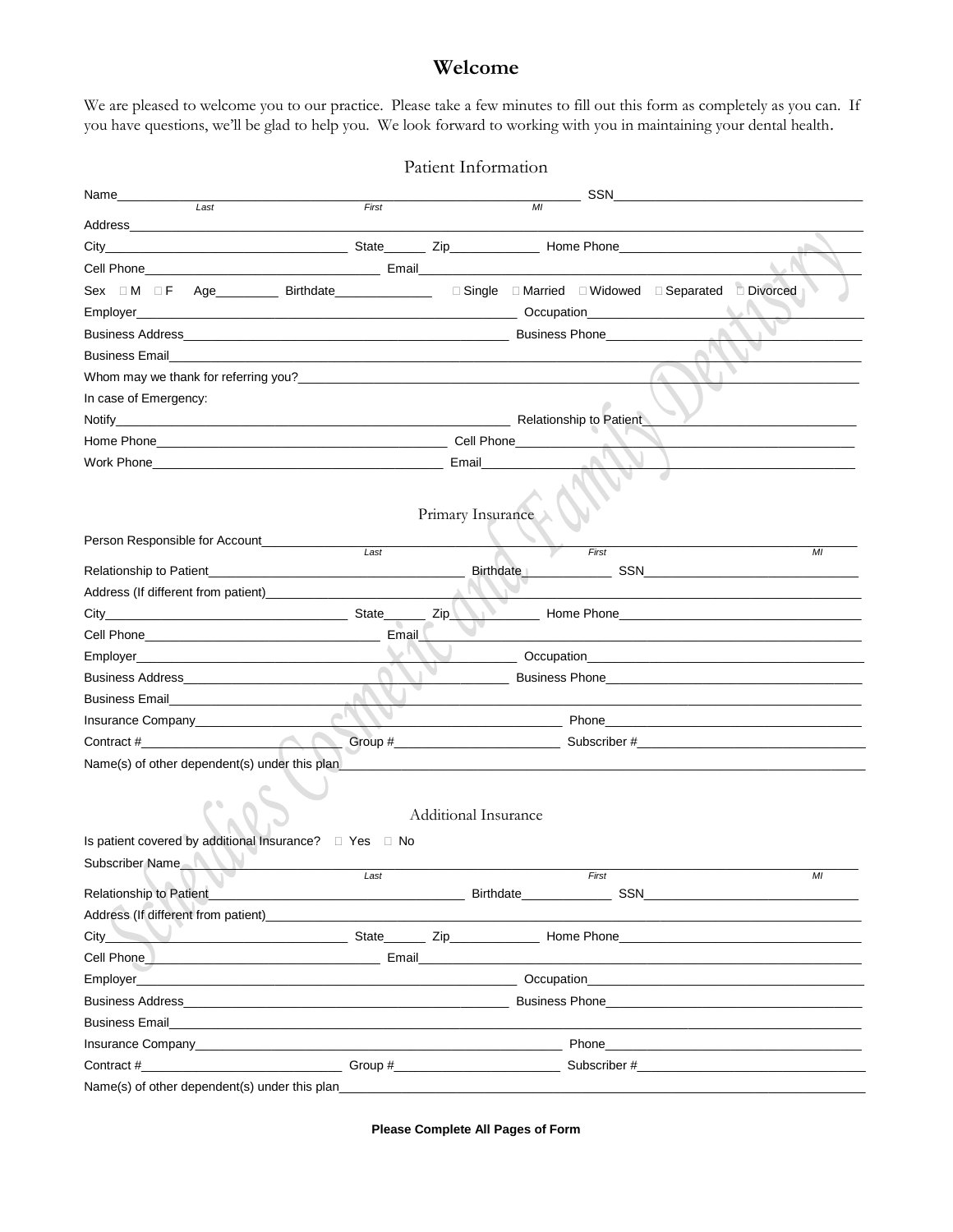| Date of last dental care experience and the contract of last x-rays and the contract of last dental care and the contract of last x-rays and the contract of last x-rays and the contract of the contract of the contract of t |                                                                                                                                                                                                                                     |                                                                  |                                     |                                           |  |  |  |  |  |  |
|--------------------------------------------------------------------------------------------------------------------------------------------------------------------------------------------------------------------------------|-------------------------------------------------------------------------------------------------------------------------------------------------------------------------------------------------------------------------------------|------------------------------------------------------------------|-------------------------------------|-------------------------------------------|--|--|--|--|--|--|
| Check $(\checkmark)$ yes or no if you have had problems with any of the following:                                                                                                                                             |                                                                                                                                                                                                                                     |                                                                  |                                     |                                           |  |  |  |  |  |  |
| $\Box$ N Bad breath<br>$\Box$ Y                                                                                                                                                                                                | $\Box$ Y $\Box$ N Grinding or clenching teeth                                                                                                                                                                                       |                                                                  |                                     | $\Box$ Y $\Box$ N Sensitivity to hot      |  |  |  |  |  |  |
| $\Box$ N Bleeding gums<br>$\Box$ Y                                                                                                                                                                                             | $\Box$ Y $\Box$ N Loose teeth or broken fillings                                                                                                                                                                                    |                                                                  |                                     | □ Y □ N Sensitivity to sweets             |  |  |  |  |  |  |
| $\Box$ N Clicking or popping jaw<br>$\Box$ Y                                                                                                                                                                                   | $\Box$ Y $\Box$ N Periodontal treatment                                                                                                                                                                                             |                                                                  |                                     | $\Box$ Y $\Box$ N Sensitivity when biting |  |  |  |  |  |  |
| □ N Food collection between teeth<br>ΩY                                                                                                                                                                                        | □ Y □ N Sensitivity to cold                                                                                                                                                                                                         |                                                                  |                                     | □ Y □ N Sores or growths in mouth         |  |  |  |  |  |  |
|                                                                                                                                                                                                                                |                                                                                                                                                                                                                                     |                                                                  |                                     |                                           |  |  |  |  |  |  |
|                                                                                                                                                                                                                                |                                                                                                                                                                                                                                     |                                                                  |                                     |                                           |  |  |  |  |  |  |
|                                                                                                                                                                                                                                |                                                                                                                                                                                                                                     |                                                                  |                                     |                                           |  |  |  |  |  |  |
| Have you ever experienced an adverse reaction during or in conjunction with a medical or dental procedure? $\Box$ $Y \Box N$                                                                                                   |                                                                                                                                                                                                                                     |                                                                  |                                     |                                           |  |  |  |  |  |  |
|                                                                                                                                                                                                                                |                                                                                                                                                                                                                                     |                                                                  |                                     |                                           |  |  |  |  |  |  |
|                                                                                                                                                                                                                                | Medical History                                                                                                                                                                                                                     |                                                                  |                                     |                                           |  |  |  |  |  |  |
| Physician's Name                                                                                                                                                                                                               |                                                                                                                                                                                                                                     | Phone                                                            |                                     |                                           |  |  |  |  |  |  |
| Date of last visit                                                                                                                                                                                                             |                                                                                                                                                                                                                                     |                                                                  |                                     |                                           |  |  |  |  |  |  |
| Have you had any serious illnesses or operations? $\Box Y \Box N$ If yes, describe___                                                                                                                                          |                                                                                                                                                                                                                                     |                                                                  |                                     |                                           |  |  |  |  |  |  |
|                                                                                                                                                                                                                                |                                                                                                                                                                                                                                     |                                                                  |                                     |                                           |  |  |  |  |  |  |
| Have you ever had a blood transfusion? $\square Y \square N$ If yes, give approximate dates                                                                                                                                    |                                                                                                                                                                                                                                     |                                                                  |                                     |                                           |  |  |  |  |  |  |
|                                                                                                                                                                                                                                |                                                                                                                                                                                                                                     |                                                                  |                                     |                                           |  |  |  |  |  |  |
| Women: Are you pregnant? $\Box Y \Box N$ Nursing? $\Box Y \Box N$ Taking birth control pills? $\Box Y \Box N$                                                                                                                  |                                                                                                                                                                                                                                     |                                                                  |                                     |                                           |  |  |  |  |  |  |
| Check $(\checkmark)$ yes or no if you have/have had any of the following:                                                                                                                                                      |                                                                                                                                                                                                                                     |                                                                  |                                     |                                           |  |  |  |  |  |  |
| □ N AIDS/HIV Positive<br>∏ Y                                                                                                                                                                                                   | $\Box Y \Box N$ Fainting                                                                                                                                                                                                            |                                                                  |                                     |                                           |  |  |  |  |  |  |
| $\Box$ N Anaphylaxis<br>$\Box$ Y                                                                                                                                                                                               | I Y I N Food allergies                                                                                                                                                                                                              |                                                                  |                                     | $\Box$ Y $\Box$ N Psychiatric care        |  |  |  |  |  |  |
| $\Box$ N Anemia<br>$\Box$ Y                                                                                                                                                                                                    | I Y N Glaucoma                                                                                                                                                                                                                      | $\Box$ Y                                                         | $\Box$ N                            | Rapid weight gain or loss                 |  |  |  |  |  |  |
| □ N Arthritis, Rheumatism<br>$\sqcap$ Y                                                                                                                                                                                        | I Y I N Headaches                                                                                                                                                                                                                   |                                                                  | $\Box$ $\Upsilon$ $\Box$ $\Upsilon$ | <b>Radiation treatment</b>                |  |  |  |  |  |  |
| $\Box$ N Artificial heart valves                                                                                                                                                                                               | I Y I N Heart murmur                                                                                                                                                                                                                | $\Box$ Y                                                         |                                     | □ N Respiratory disease                   |  |  |  |  |  |  |
| Artificial Joints<br>$\Box$ N<br>$\Box$ Y                                                                                                                                                                                      | $\Box Y$ $\Box N$ Heart problems                                                                                                                                                                                                    | $\Box$ Y                                                         | $\Box$ N                            | <b>Rheumatic/Scarlet fever</b>            |  |  |  |  |  |  |
| $\Box$ Y $\Box$ N Asthma                                                                                                                                                                                                       | Describe <b>Example 20</b> Personal property of the set of the set of the set of the set of the set of the set of the set of the set of the set of the set of the set of the set of the set of the set of the set of the set of the |                                                                  | $\Box$ $Y$ $\Box$ $N$               | Shingles                                  |  |  |  |  |  |  |
| □ Y □ N Atopic (allergy prone)                                                                                                                                                                                                 |                                                                                                                                                                                                                                     | □ Y □ N Hemophilia/Abnormal bleeding □ Y □ N Shortness of breath |                                     |                                           |  |  |  |  |  |  |
| Back problems<br>$\Box$ N<br>$\Box$ Y                                                                                                                                                                                          | $\Box$ N<br>Herpes<br>$\Box$ Y                                                                                                                                                                                                      | $\Box$ Y                                                         | $\Box$ N                            | Skin rash                                 |  |  |  |  |  |  |
| <b>Blood disease</b><br>$\Box$ N<br>$\Box$ Y                                                                                                                                                                                   | $\Box$ N<br>Hepatitis<br>$\Box$ Y                                                                                                                                                                                                   | $\Box$ Y                                                         | $\Box$ N                            | Spina Bifida                              |  |  |  |  |  |  |
| Cancer<br>$\Box$ N<br>$\Box$ Y                                                                                                                                                                                                 | High blood pressure<br>$\Box$ Y<br>$\Box$ N                                                                                                                                                                                         | $\Box$ Y                                                         | $\Box$ N                            | Stroke                                    |  |  |  |  |  |  |
| □ N Chemical dependency<br>$\sqcup$ Y                                                                                                                                                                                          | $\Box$ N<br>Jaw pain<br>$\Box$ Y                                                                                                                                                                                                    | $\Box$ Y                                                         | $\Box$ N                            | Surgical implant                          |  |  |  |  |  |  |
| □ N Chemotherapy<br>$\Box$ Y                                                                                                                                                                                                   | $\Box$ N<br>$\Box$ Y                                                                                                                                                                                                                | Kidney disease or malfunction<br>$\Box$ Y                        | $\Box$ N                            | Swelling of feet or ankles                |  |  |  |  |  |  |
| Circulatory problems<br>$\Box$ Y<br>$\Box$ N                                                                                                                                                                                   | $\Box$ N<br>Liver disease<br>$\Box$ Y                                                                                                                                                                                               | $\Box$ Y                                                         | $\Box$ N                            | Thyroid disease or malfunction            |  |  |  |  |  |  |
| N Cortisone treatments<br>$\Box$ Y                                                                                                                                                                                             | $\Box$ N<br>$\Box$ Y                                                                                                                                                                                                                | Material allergies (latex, wool,<br>$\Box$ Y                     | $\Box$ N                            | Tobacco habit                             |  |  |  |  |  |  |
| $\Box$ N<br>Cough, persistent<br>$\Box$ Y                                                                                                                                                                                      | metal, chemicals)                                                                                                                                                                                                                   | $\Box$ Y                                                         | $\Box$ N                            | Tonsillitis                               |  |  |  |  |  |  |
| $\Box$ N Cough up blood<br>$\Box$ Y                                                                                                                                                                                            | Mitral valve prolapsed<br>$\Box$ N<br>$\Box$ Y                                                                                                                                                                                      | $\Box$ Y                                                         | $\Box$ N                            | Tuberculosis                              |  |  |  |  |  |  |
| $\Box$ N<br><b>Diabetes</b><br>$\Box$ Y                                                                                                                                                                                        | Nervous problems<br>$\Box$ Y<br>$\Box$ N                                                                                                                                                                                            | $\Box$ Y                                                         | $\Box$ N                            | Ulcer(s)/Colitis                          |  |  |  |  |  |  |
| Epilepsy<br>$\Box$ Y<br>$\Box$ N                                                                                                                                                                                               | □ N Pacemaker/Heart surgery<br>$\Box$ Y                                                                                                                                                                                             | $\Box$ Y                                                         | $\Box$ N                            | Venereal disease                          |  |  |  |  |  |  |
| Are you currently taking any medications? If yes, list all_                                                                                                                                                                    |                                                                                                                                                                                                                                     |                                                                  |                                     |                                           |  |  |  |  |  |  |

Do you have any drug allergies? If yes, list all\_\_\_\_\_\_\_\_\_\_\_\_\_\_\_\_\_\_\_\_\_\_\_\_\_\_\_\_\_\_\_\_\_\_\_\_\_\_\_\_\_\_\_\_\_\_\_\_\_\_\_\_\_\_\_\_\_\_\_\_\_\_\_\_\_\_\_\_\_\_\_\_\_\_\_\_